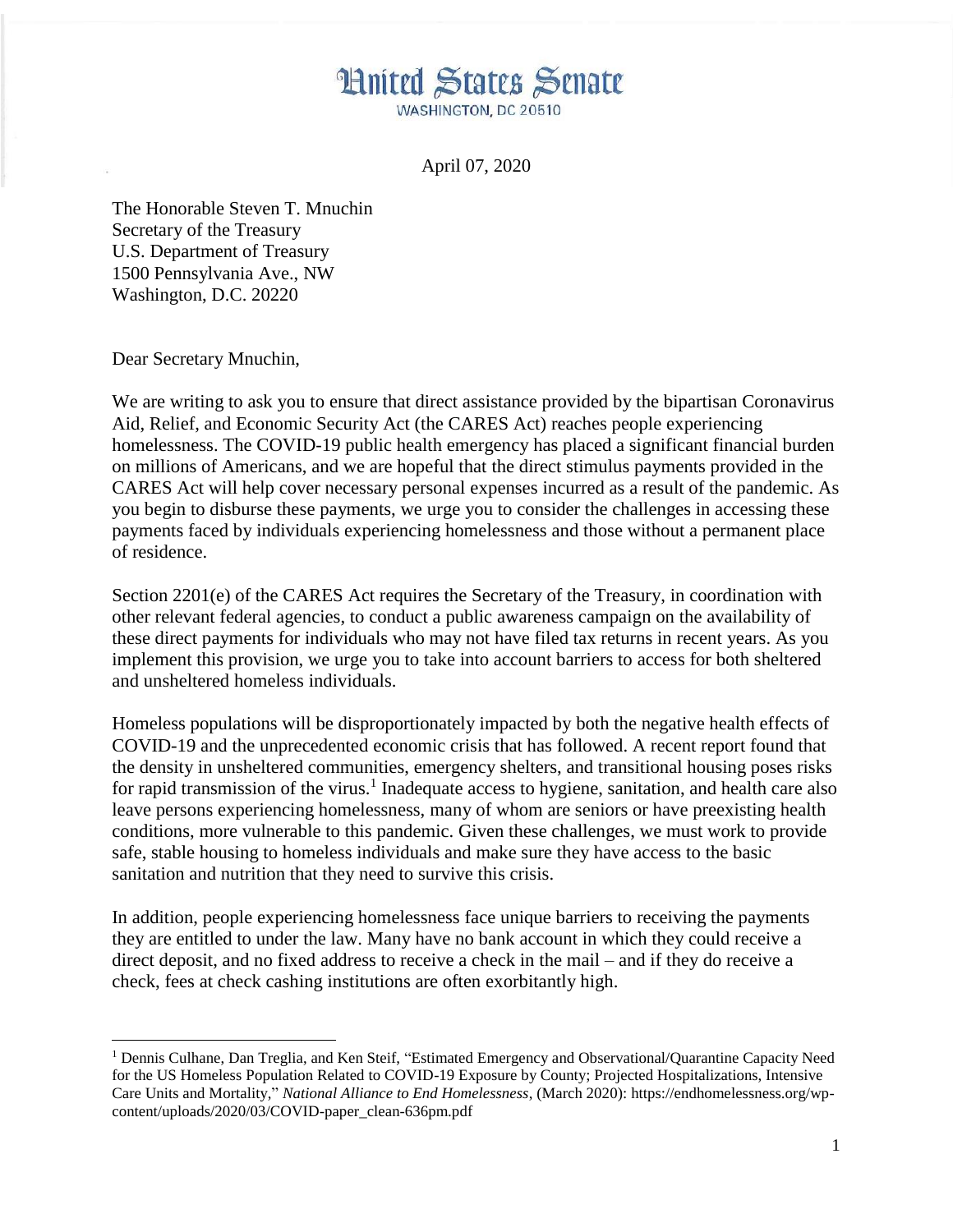**Hnited States Senate** 

WASHINGTON, DC 20510

People experiencing homelessness are among those most in need of the economic relief payments, but also are among the groups of individuals facing the biggest impediments to accessing those funds. We urge you to, at a minimum, take the following steps to ensure homeless Americans receive the economic assistance payments they are entitled to under the CARES Act. First, the Treasury Department should publish guidance that does not preclude those without a permanent address or bank account from receiving a rebate. Second, we urge you to publish specific procedures for those without a permanent address, government issued identification, and/or bank account about how they can access their payment. Third, as you develop a public awareness campaign, we ask that you work with local and national advocates for people experiencing homelessness to disseminate information about eligibility for these benefits, and coordinate with local Continuums of Care to identify recipients and distribute payments. Finally, we urge you to expand automatic payments to individuals who are already known to the federal government but do not file tax returns, including those individuals who receive other government benefit payments, such as Department of Veterans Affairs disability benefits, Supplemental Security Income, Supplemental Nutrition Assistance Program benefits, and Medicaid.

Thank you for your work on these important issues, and we look forward to your rapid implementation of this provision of the CARES Act.

Sincerely,

Senator Tina Smith Senator Brian Schatz Senator Jack Reed Senator Ron Wyden Senator Chris Van Hollen Senator Sheldon Whitehouse Senator Richard Blumenthal Senator Mazie K. Hirono Senator Edward J. Markey Senator Dianne Feinstein Senator Robert Menendez Senator Kirsten Gillibrand Senator Sherrod Brown Senator Richard J. Durbin Senator Catherine Cortez Masto Senator Tammy Baldwin Senator Patty Murray Senator Christopher A. Coons Senator Michael F. Bennett Senator Elizabeth Warren Senator Bernard Sanders